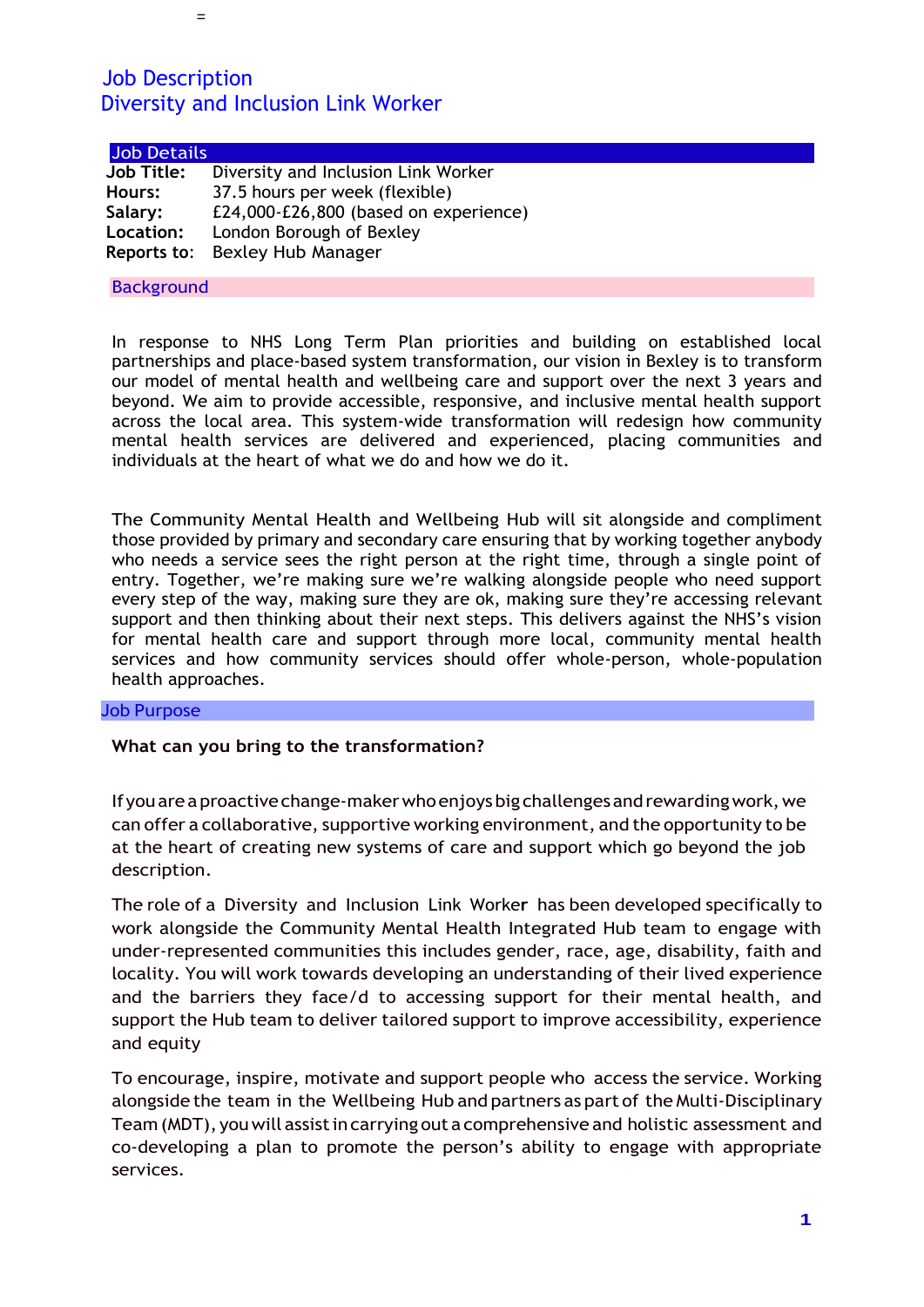### Key Responsibilities

- Ability to develop a sound understanding of the local area demographics
- Develop an excellent understanding of beliefs, needs and anxieties in underrepresented groups experiencing inequity of access to mental health and wellbeing support
- Understand the reasons why services are not taken up and share these insights with the Hub team to inform future working practice
- Maintain excellent relationships with local community groups and leaders who work with under-represented communities
- Work with local marginalised community groups to increase their awareness and understanding of mental health and wellbeing services in Bexley
- Organise and facilitate engagement events
- Deliver 1:1 and group based activities
- Respond to any developing support needs in a timely manner
- Support will be provided flexibly in response to the needs of individuals, and is expected to include both practical and emotional support.
- Support clients to represent their views and interests to other professionals and refer/ signpost to services where appropriate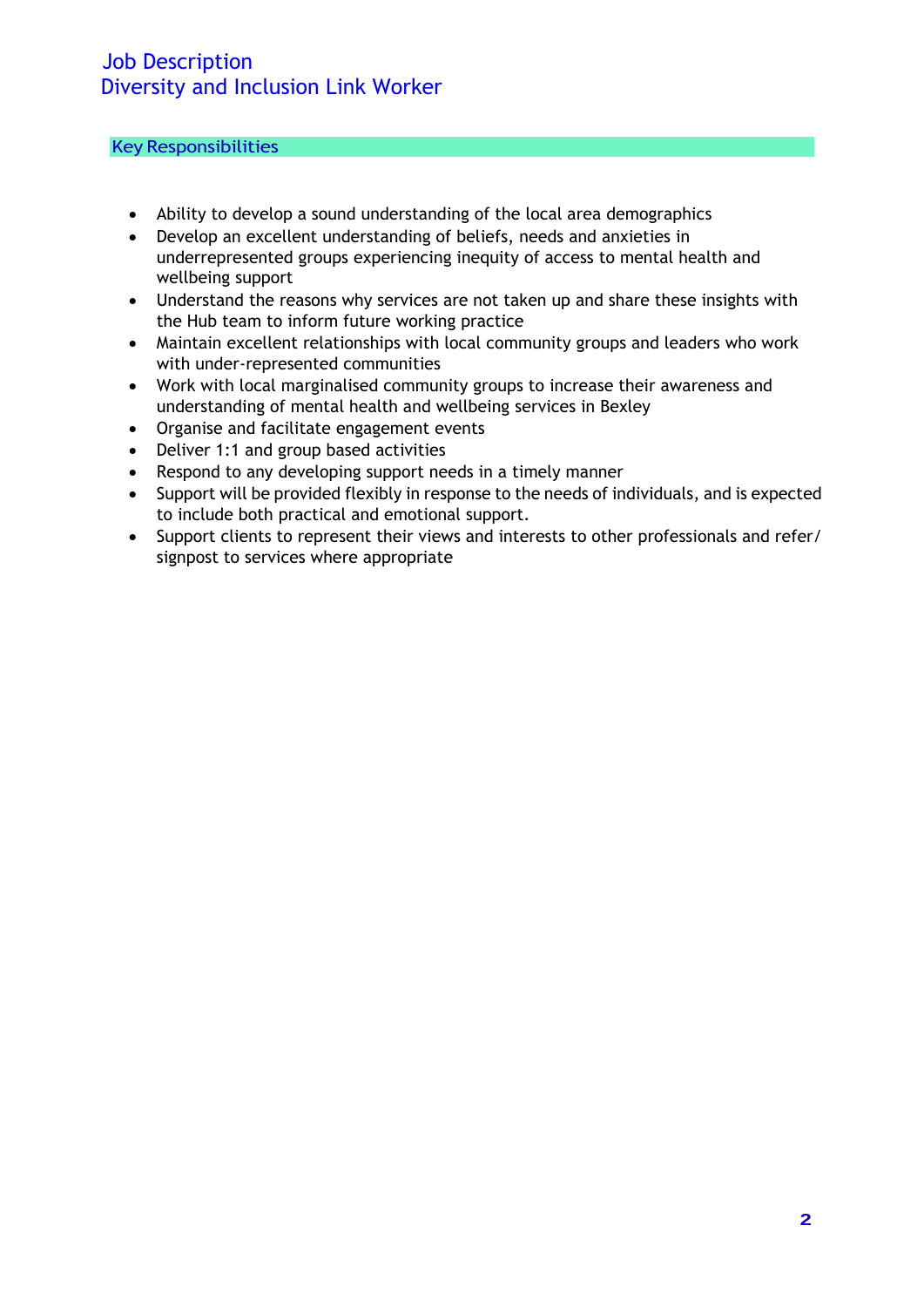## Person Specification

Our duty to quality means we need a workforce that have the mandatory skills, knowledge and attitudes, in which we can continuously adapt to improve service delivery to meet the challenges and changes faced.

| <b>Experience</b>                                                                                                            | <b>Essential (E) or Desirable (D)</b> |
|------------------------------------------------------------------------------------------------------------------------------|---------------------------------------|
| Relevant experience of providing support to<br>individuals with mental health needs.                                         | E                                     |
| Personal experience of living with poor mental<br>health.                                                                    | D                                     |
| Experience of working underrepresented<br>communities                                                                        | D                                     |
| Experience of working in partnership with statutory<br>and/or non statutory agencies                                         | E                                     |
|                                                                                                                              |                                       |
| <b>Skills and Abilities</b>                                                                                                  |                                       |
| Excellent communication and interpersonal skills -<br>listening, written and verbal.                                         | Е                                     |
| An ability to manage conflicting priorities and<br>one's own time with a minimum of supervision.                             | E                                     |
| Able to demonstrate a track record of actively<br>encouraging, influencing and supporting people to<br>change their behavior | E                                     |
| Good organisational skills and a team player.                                                                                | E                                     |
| Good knowledge and understanding of housing and<br>resettlement                                                              | D                                     |
| <b>Attitudes</b>                                                                                                             |                                       |
| A personal and professional philosophy which aligns<br>with the vision, mission and values of the<br>organisation.           | E                                     |
| A positive, proactive approach.                                                                                              | Е                                     |
| An approach that is non-judgemental, non-<br>discriminatory and empathetic.                                                  | E                                     |
| Strong personal integrity                                                                                                    | E                                     |
| <b>General</b>                                                                                                               |                                       |
| An ability to travel to venues across London<br>Borough of Bexley                                                            | E                                     |
| Must have access to a vehicle as means of transport.                                                                         | D                                     |
| Flexible approach to working evenings                                                                                        | D                                     |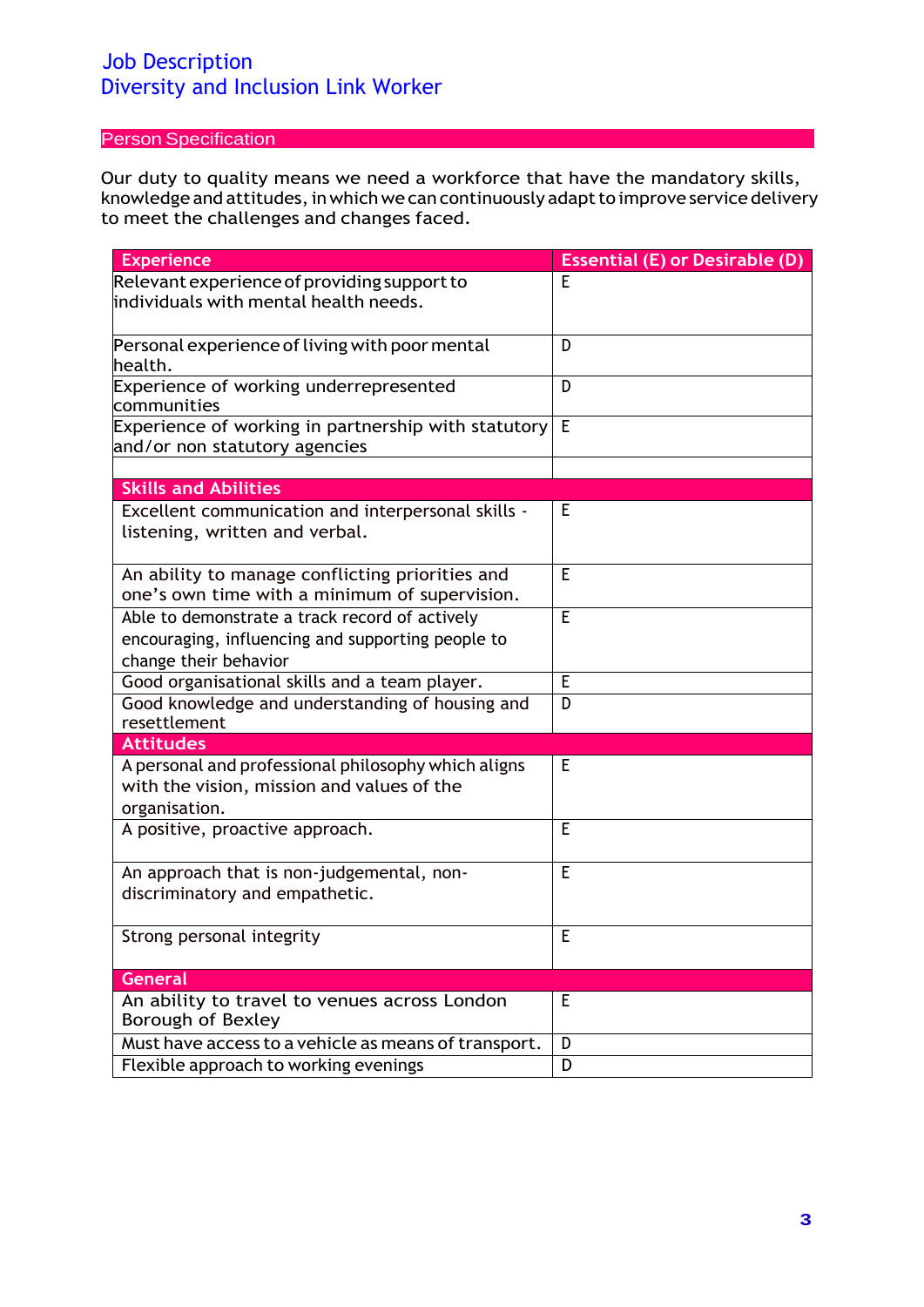

#### **Organisational Values**

Mind in Bexley have a set of values, vision and mission all of which feeds into the organisation's behavioural framework.

Our Values:

Selflessness, Integrity, Objectivity, Accountability, Openness, Honesty and Leadership. Our Vision:

Creating services where people are recognised, valued and supported. Our Mission:

Provide advice and support to empower anyone experiencing a mental health problem.

We are seeking someone who will lead by example, demonstrating the organisation's behavioural framework:

- Trust and Respect
- Communication
- Responsibility
- Collaboration
- Excellence
- Leadership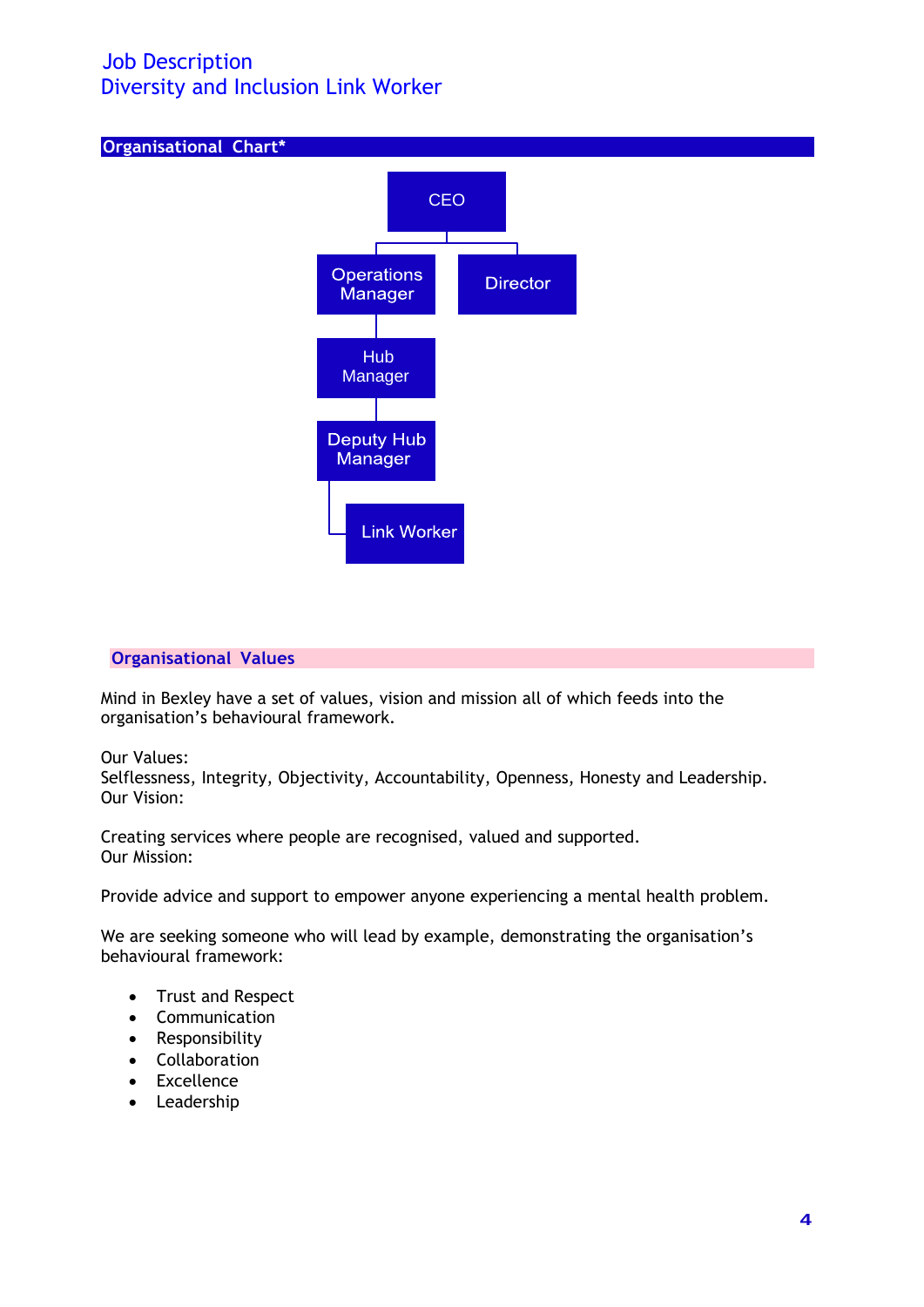#### **Training and Support**

We see training and development as an essential investment in its own future and recognise that carefully planned and well delivered training and development increases efficiency and effectiveness at individual and service levels. All staff receive the following:

#### **Annual Leave**

35 days including bank holiday entitlement (pro rata for part time staff). Long service award.

#### **Flexible Working**

Part-time/full time hours available for this post, a combination of office-based, community outreach, remote working and adjustable shifts (if needed).

#### **Group & Individual Supervision**

Personalised individual supervision with your line manager, including bi-monthly debrief meetings online or at alternating venues.

#### **Induction**

A full induction for your job role and working environment, this includes a specific training programme pending on your role and service area.

### **Learning & Development**

Ongoing investment in professional development, including accredited Continuous Professional Development (CPD) training and recognised mental health courses. All staff are offered the opportunity to become a Mental Health First Aider.

#### **Pension Scheme** A portable pension scheme.

#### **Work in your Local Community**

- Join us and work closely with our external partners to help shape our organisation, contribute to our policies, strategies and future development and help those who are suffering with their mental health and wellbeing.
- Staff discounts

### **Staff Health and Wellbeing**

- Opportunity to engage in wellbeing activities and support
- Access to free digital counselling and support

### **Further Information**

These duties are intended to be a guide to the post\* and should not be considered exhaustive. The role is subject to review, depending on the needs of Mind in Bexley.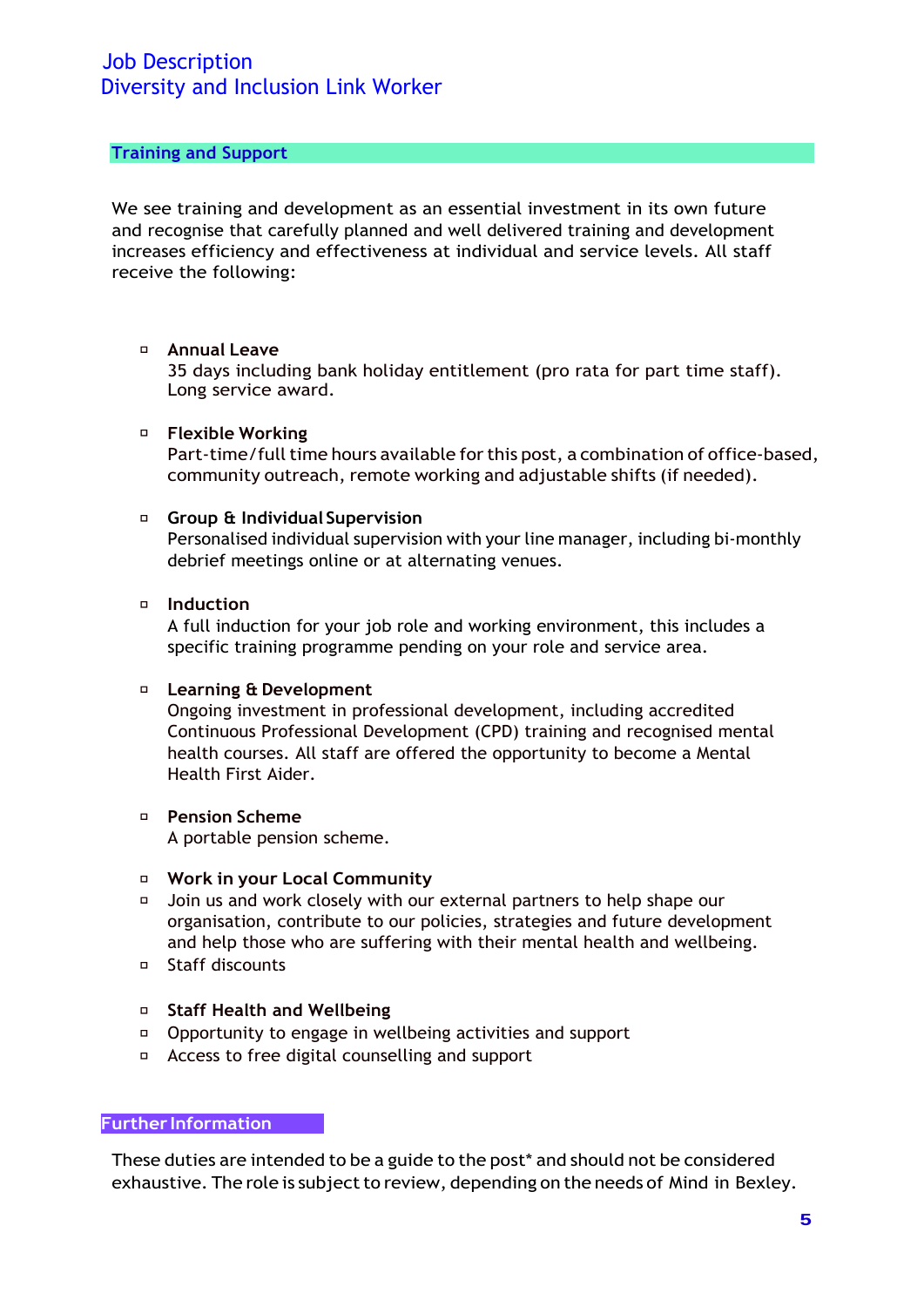The post holder will be encouraged to participate in any such review.

New employees will be subject to a six-month probationary period and will be subject to an enhanced Disclosure and Barring Service (DBS) check.

*\*Hours may change depending on the need i.e., covering absence, annual leave and sickness and will be reviewed regularly during supervision.*